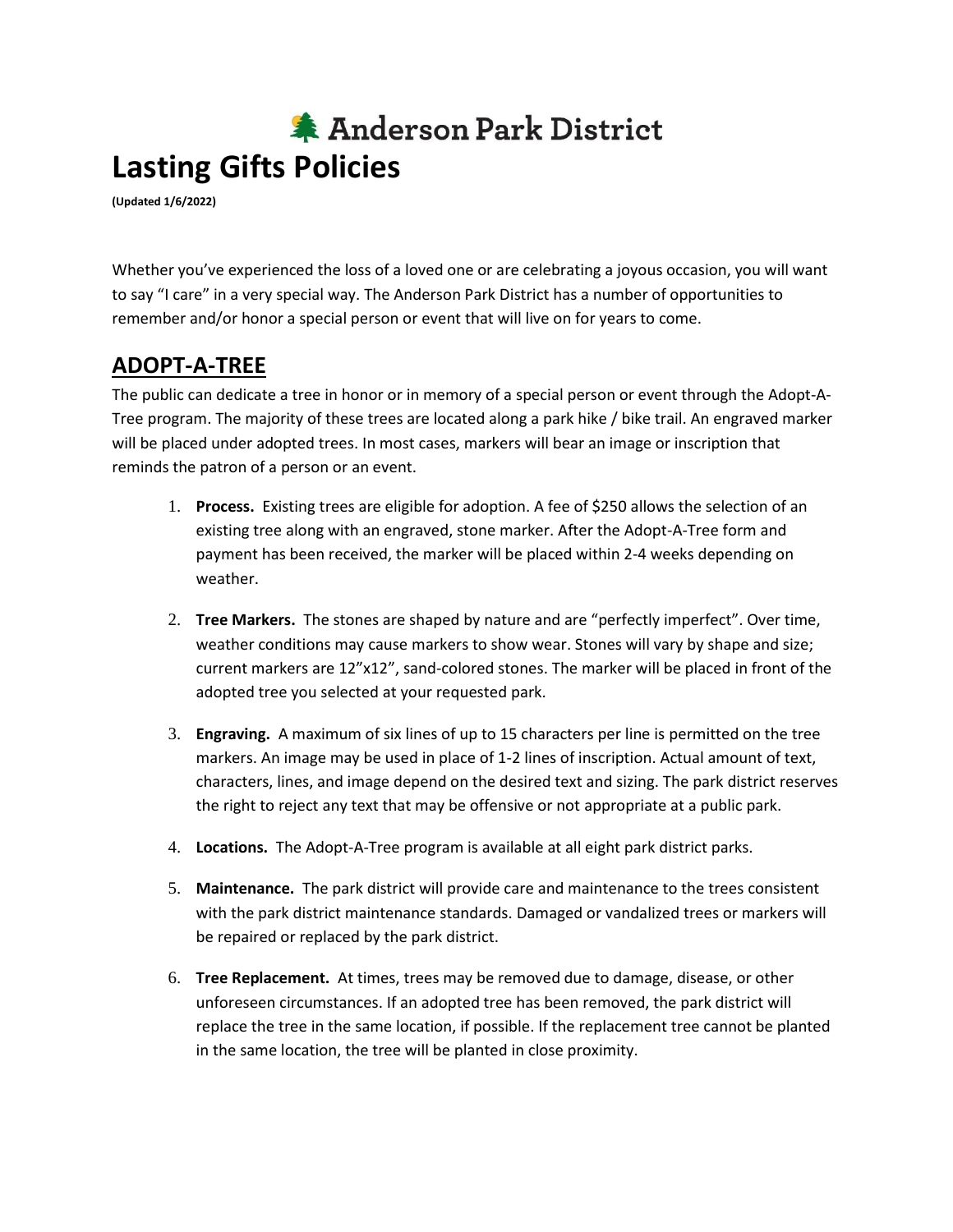- 7. **Notification of Tree Removal.** When trees are removed, a sign will be posted at the removal site stating a new tree will be planted at the next available planting season. The best time to plant trees is mid-spring and mid-fall. In most cases of tree removal, the tree markers will remain in place. If replacement of a tree is scheduled for a later season, then the marker may be removed for safe keeping.
- 8. **Tree Decorations.** Please refrain from decorating trees in any form or fashion. Placing items on trees poses a risk of damage to the tree. Any items found on trees will be removed on the  $15<sup>th</sup>$  and  $30<sup>th</sup>$  of each month and may be retrieved by calling the park office at 513-474-0003. Items may be removed sooner at the discretion of park staff if damage has been or is being done to the tree. Glass items are not permitted. The park district is not responsible for lost, stolen, damaged, or missing items on trees or tree markers.
- 9. **Plant Materials and Objects.** We discourage the placement of items under the trees. Additional memorial items such as plant material or other objects found around or near the tree will be removed at the discretion of park staff based on the items and the condition of the items. While we discourage planting of flowers, only annual flowers (those with a seasonal lifespan) may be planted. All watering, weeding, and general upkeep of these annuals is the sole responsibility of the planter. Any plants, which appear unhealthy, may be removed at the discretion of the park staff. Vases, urns, glass items, and potted flowers or plants are not permitted. The park district is not responsible for lost, stolen, damaged, or missing items on trees or tree markers.
- 10. **Tree or Marker Issues.** Should you notice any issues with a tree or marker, please notify the park office at 513-474-0003.

## **ADOPT-A-BENCH**

A personalized engraved park bench makes a great gift for any occasions such as: births, weddings, graduations, anniversaries, Bar/Bat Mitzvahs, first communions, memorials, or honorariums. Benches are usually located along the hike / bike trails or playgrounds. The desired inscription will be placed on a 2"x10" plaque and secured to the bench.

- 1. **Process.** A fee of \$1,800 allows the park district to purchase a bench. The bench will come with a 2"x10" plaque to be engraved with your desired inscription. With staff approval, you will be able to select the placement of your bench at one of the eight park district parks. After the form and payment has been received, the bench and plaque will be placed within 2-4 weeks, depending on weather.
- 2. **Engraving.** A maximum of two lines of up to 42 characters per line is permitted on the bench plaque. The park district reserved the right to reject any text that may be offensive or not appropriate at a public park.